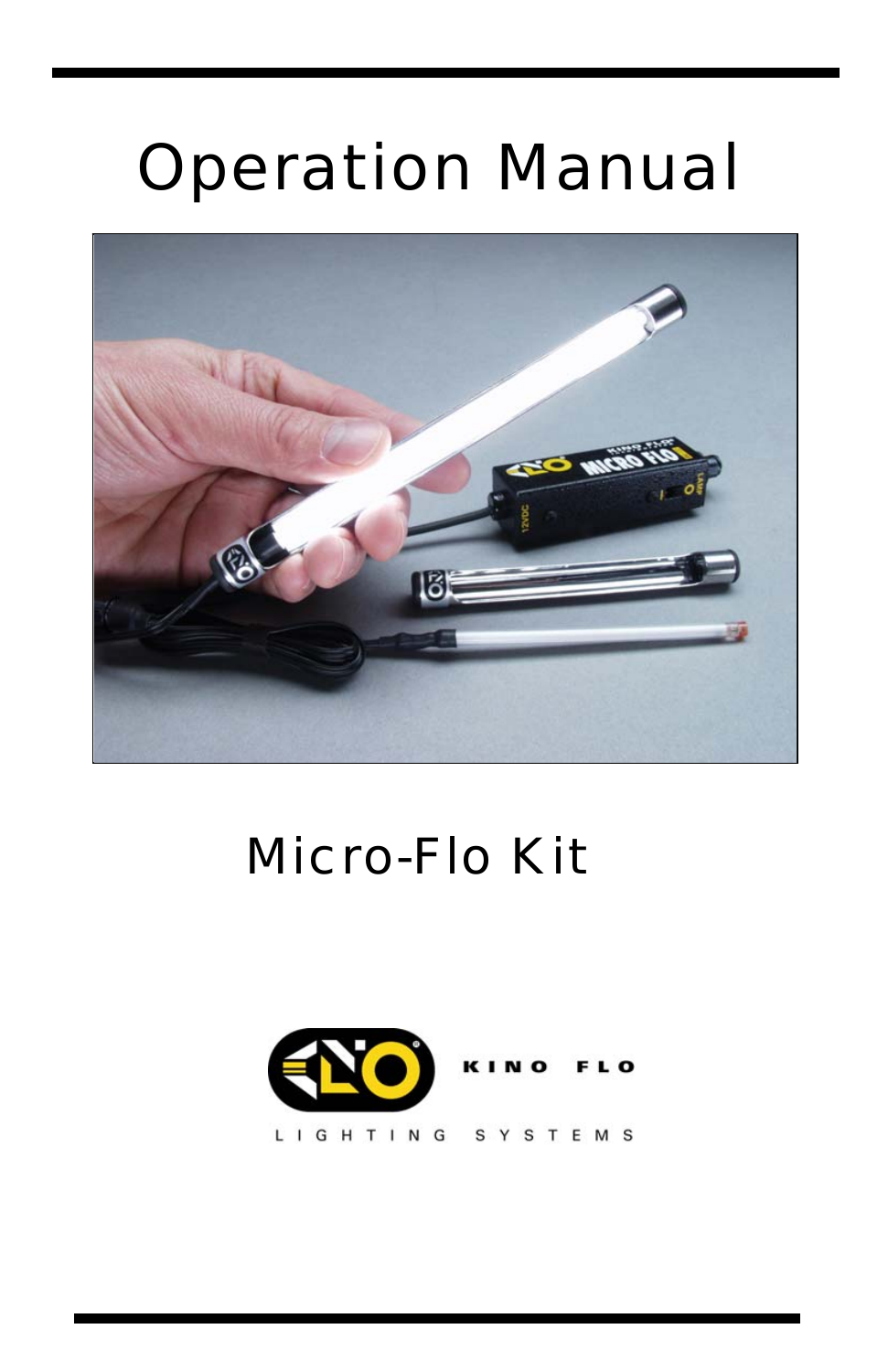## **Assembly and Features**

### **The Micro-Flo Kit-132**



| <b>KIT-132</b>                           |  |
|------------------------------------------|--|
|                                          |  |
| 2 Universal Power Supplies PWS-152       |  |
| w/IEC power cables, USA & Euro           |  |
|                                          |  |
| 4 Accessory Box (not illustrated)KAS-MCA |  |
|                                          |  |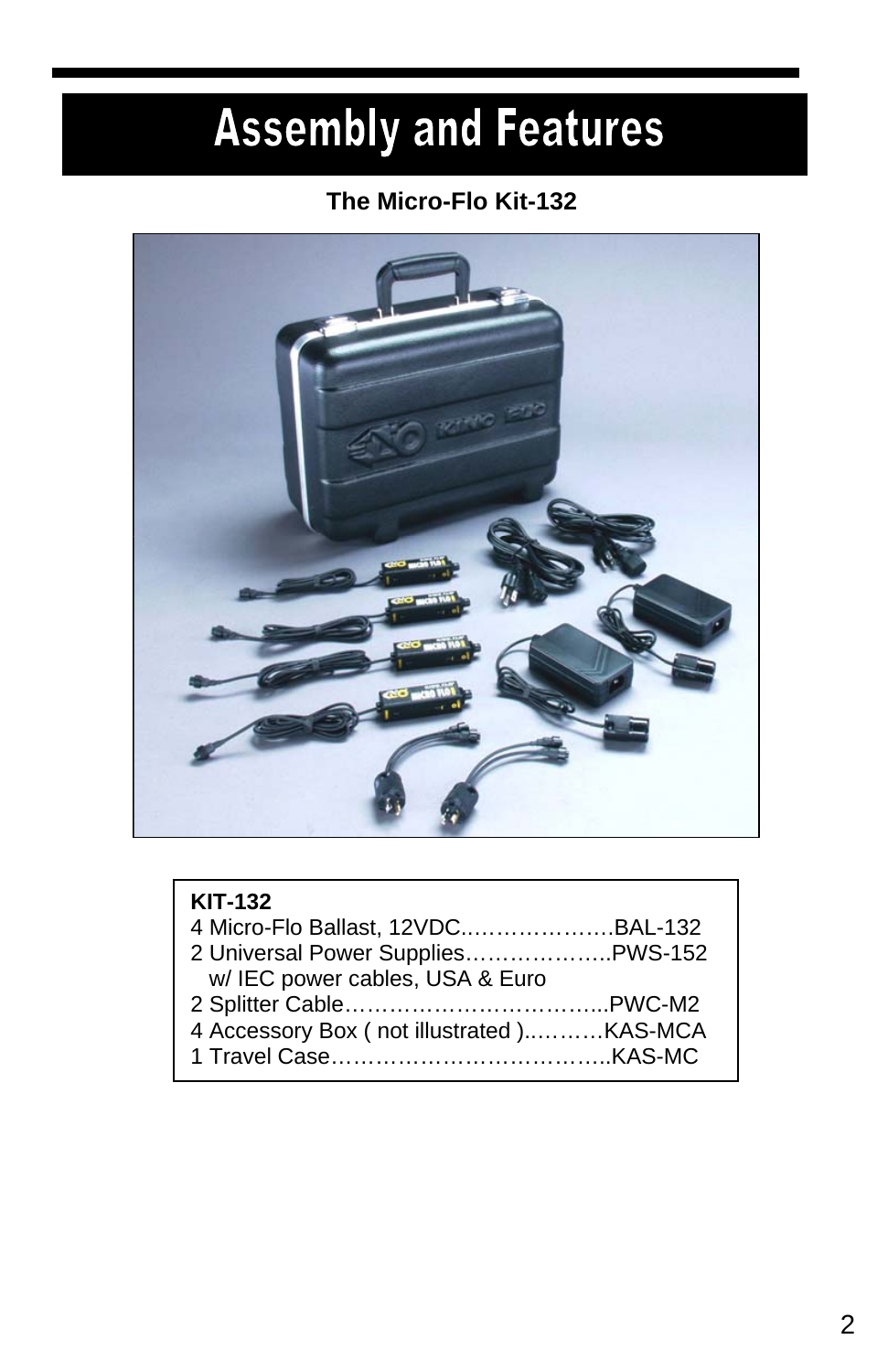# **Accessories and Parts**

| XM3-6<br>Extension Cable,<br>6ft                                           | PWC-C2<br>DC Car Plug<br>Adapter       |
|----------------------------------------------------------------------------|----------------------------------------|
| <b>REF-150-M</b><br>150mm Reflector<br><b>REF-100-M</b><br>100mm Reflector | PWC-A2<br>DC Alligator Clip<br>Adapter |
| PWC-X4<br>Twist-lock to<br>4 Pin XLR adapter                               | 5050008<br>Reflector Cap               |

### **Micro-Flo Lamps**

Micro-Flo lamps have a 3ft harness permanently attached to the lamp. The Lamps are safety coated and sealed for water resistance. The lamps **cannot**  operate beyond the 3ft harness length from the ballast due to impedance losses in the cable. The power side of the ballast can be extended with the 6ft accessory power extension cable.



#### **150mm Lamps**

150-K55-H …...150mm KF55 w/ Harness 150-K32-H …...150mm KF32 w/ Harness

#### **150mm Colored Lamps**

150-K4-H……..150mm Blue w/Harness 150-K5-H……..150mm Green w/Harness 150-K7-H……..150mm Pink w/ Harness

#### **100mm Lamps**

100-K55-H …...100mm KF55 w/ Harness 100-K32-H …...100mm KF32 w/ Harness

#### **100mm Colored Lamps**

100-K4-H……..100mm Blue w/Harness 100-K5-H……..100mm Green w/Harness 100-K7-H……..100mm Pink w/ Harness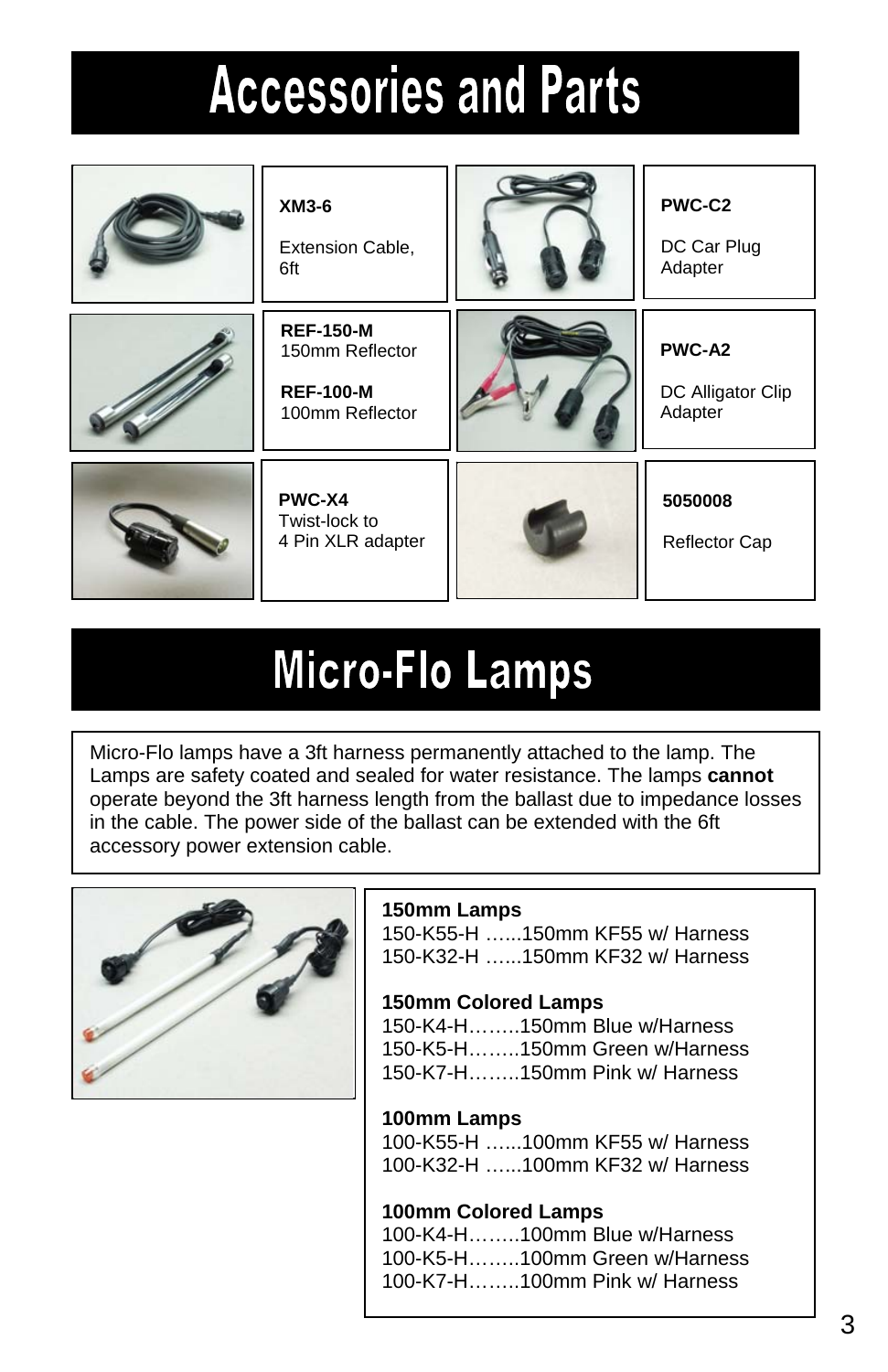## **Inserting Lamp Into Fixture**





- **1)** Remove loose reflector cap. ( One end is glued in place.)
- **2)** Insert lamp tip into fixed cap at far end of fixture.
- **3)** Insert removable reflector cap into open end of reflector.

### **Ballast Operation**

#### **Warning! To Ensure Proper Operation**

ALWAYS TURN **OFF** THE BALLAST BEFORE connecting or disconnecting lamps, harnesses or Head Extension Cables.

#### **Ballast Operation**

The Micro-Flo Ballast operates remote from the fixture. Connect the Mini-Flo lamp harness to the Ballast. After the lamp is properly installed, the Ballast can be turned on. Avoid operating in temperatures above 125°F (51°C). A power extension cable can be attached to the Ballast's power cord. **The lamp harness cannot be extended.** 



When using alligator clips correct polarity is necessary in order to operate the ballast.

Red Clip is + ( Positive), Black clip is – ( Negative)

 In cold temperatures the Ballast may take longer to ignite the lamp. If it does not ignite within 5 seconds, switch the ballast to OFF, and try again. If lamp does not strike after 2 or 3 attempts, turn Ballast off, check that the lamp harness or any extension connections are secure and restrike.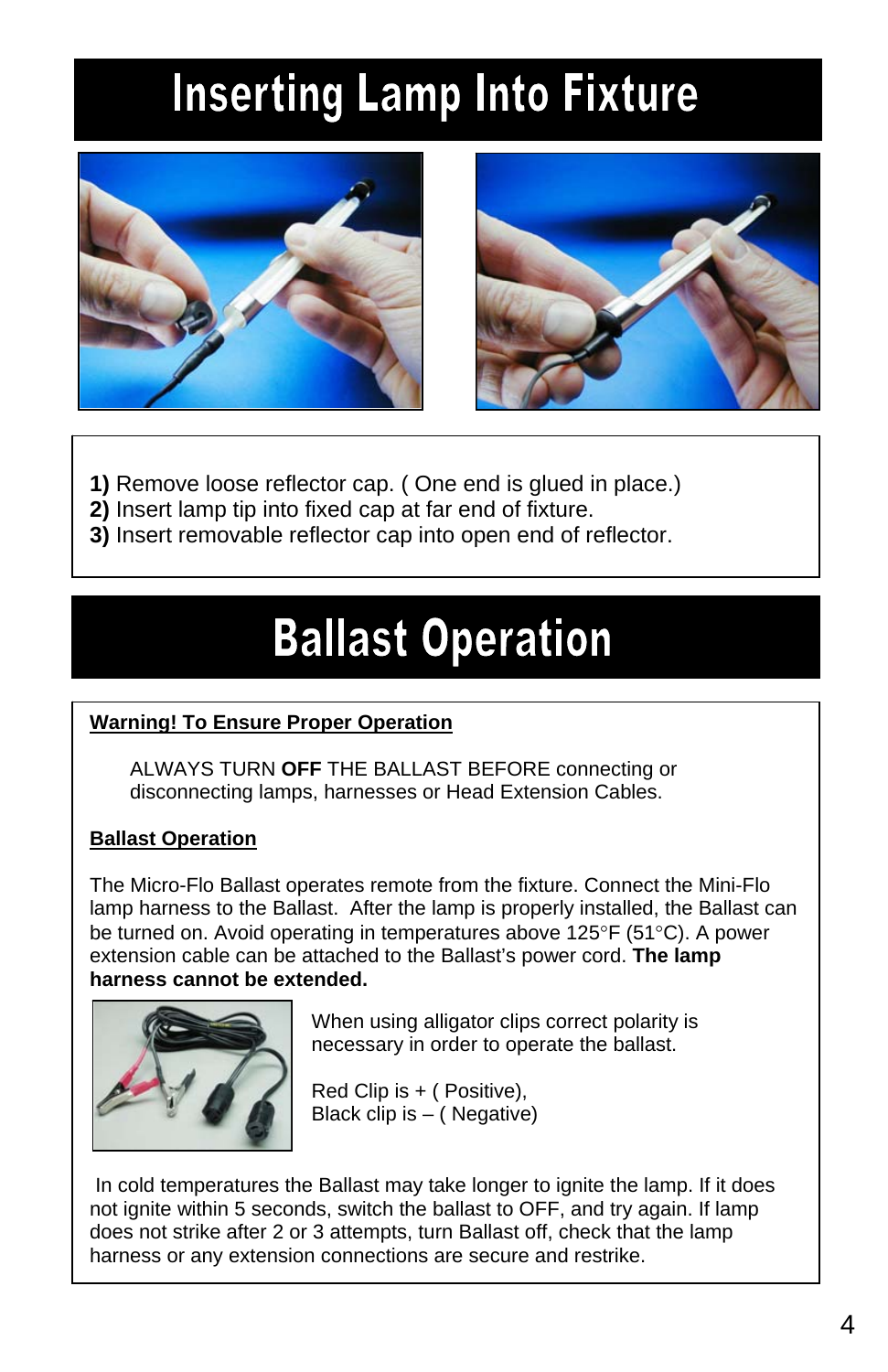



**1)** Connect the lamp harness to the end of the ballast marked LAMP. Twist the lock ring to lock in place. LAMP switch must be set to off "**O**".

**2)** Connect the power splitter to the power cable of the ballast. Two ballasts can operate from one power splitter cable.

The BAL-132 has two power options:

- **A)** Use external power supply (PWS-152) to operate on 90-230VAC/12VDC. IEC power cables (USA/Euro) are included.
- **B)** Operate on 12VDC. Choose from accessory cables; Cigarette adapter cable, Alligator clip cable, twist lock to XLR battery adapter.



**3)** The power splitter cable has a two-pole twist lock connector. Align the polarized pins, insert and twist to lock.

The splitter connects to the Universal AC power supply, or a 12 Volt DC source.



**4)** Turn on power switch, "**I**" , on ballast after power is applied.

In cold temperatures the lamps may require a few minutes to warm up and come to their full light output.